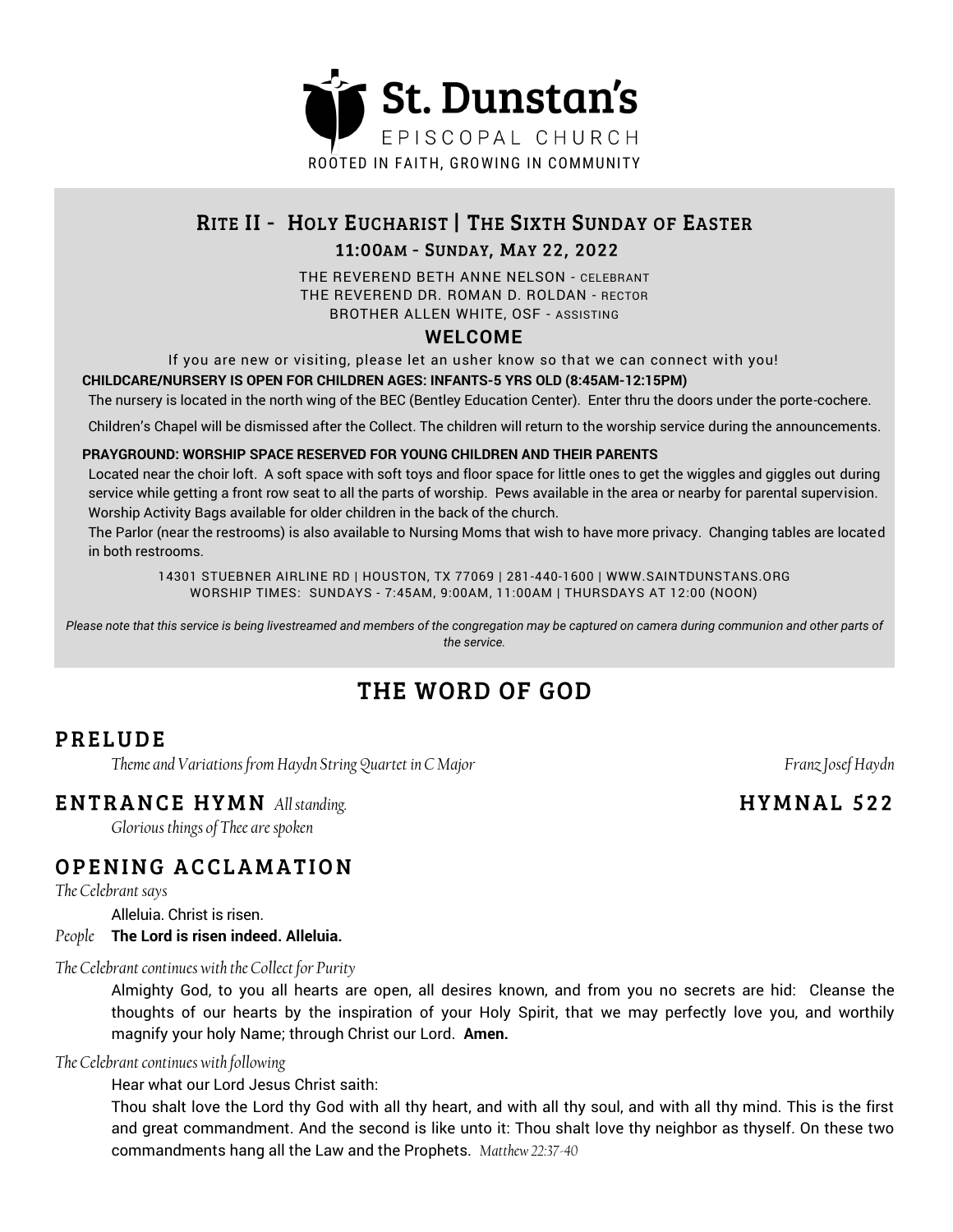### **GLORIA IN EXCELSIS** Sung

**Glory to you, Lord God of our fathers; you are worthy of praise; glory to you. Glory to you for the radiance of your holy Name; we will praise you and highly exalt you for ever.**

**Glory to you in the splendor of your temple; on the throne of your majesty, glory to you. Glory to you, seated between the Cherubim; we will praise you and highly exalt you for ever.**

**Glory to you, beholding the depths; in the high vault of heaven, glory to you. Glory to you, Father, Son, and Holy Spirit; we will praise you and highly exalt you for ever.**

### THE COLLECT OF THE DAY

*Celebrant* The Lord be with you. *People* **And also with you.**

*Celebrant* Let us pray.

O God, you have prepared for those who love you such good things as surpass our understanding: Pour into our hearts such love towards you, that we, loving you in all things and above all things, may obtain your promises, which exceed all that we can desire; through Jesus Christ our Lord, who lives and reigns with you and the Holy Spirit, one God, for ever and ever. **Amen.** 

*At this time , all children ages 3-3rd grade are invited to meet at the back of the church and follow the Children's Chapel Cross and adult leaders to your designated Chapel space in the BEC. The Children will return to the service during the announcements.* 

# THE FIRST READING

*The People sit.* 

<sup>9</sup>During the night Paul had a vision: there stood a man of Macedonia pleading with him and saying, "Come over to Macedonia and help us." <sup>10</sup>When he had seen the vision, we immediately tried to cross over to Macedonia, being convinced that God had called us to proclaim the good news to them. <sup>11</sup>We set sail from Troas and took a straight course to Samothrace, the following day to Neapolis,  $12$  and from there to Philippi, which is a leading city of the district of Macedonia and a Roman colony. We remained in this city for some days. <sup>13</sup>On the sabbath day we went outside the gate by the river, where we supposed there was a place of prayer; and we sat down and spoke to the women who had gathered there.  $^{14}$ A certain woman named Lydia, a worshiper of God, was listening to us; she was from the city of Thyatira and a dealer in purple cloth. The Lord opened her heart to listen eagerly to what was said by Paul. <sup>15</sup>When she and her household were baptized, she urged us, saying, "If you have judged me to be faithful to the Lord, come and stay at my home." And she prevailed upon us.

The Word of the Lord.

*People* **Thanks be to God.**

# ACTS 16:9-15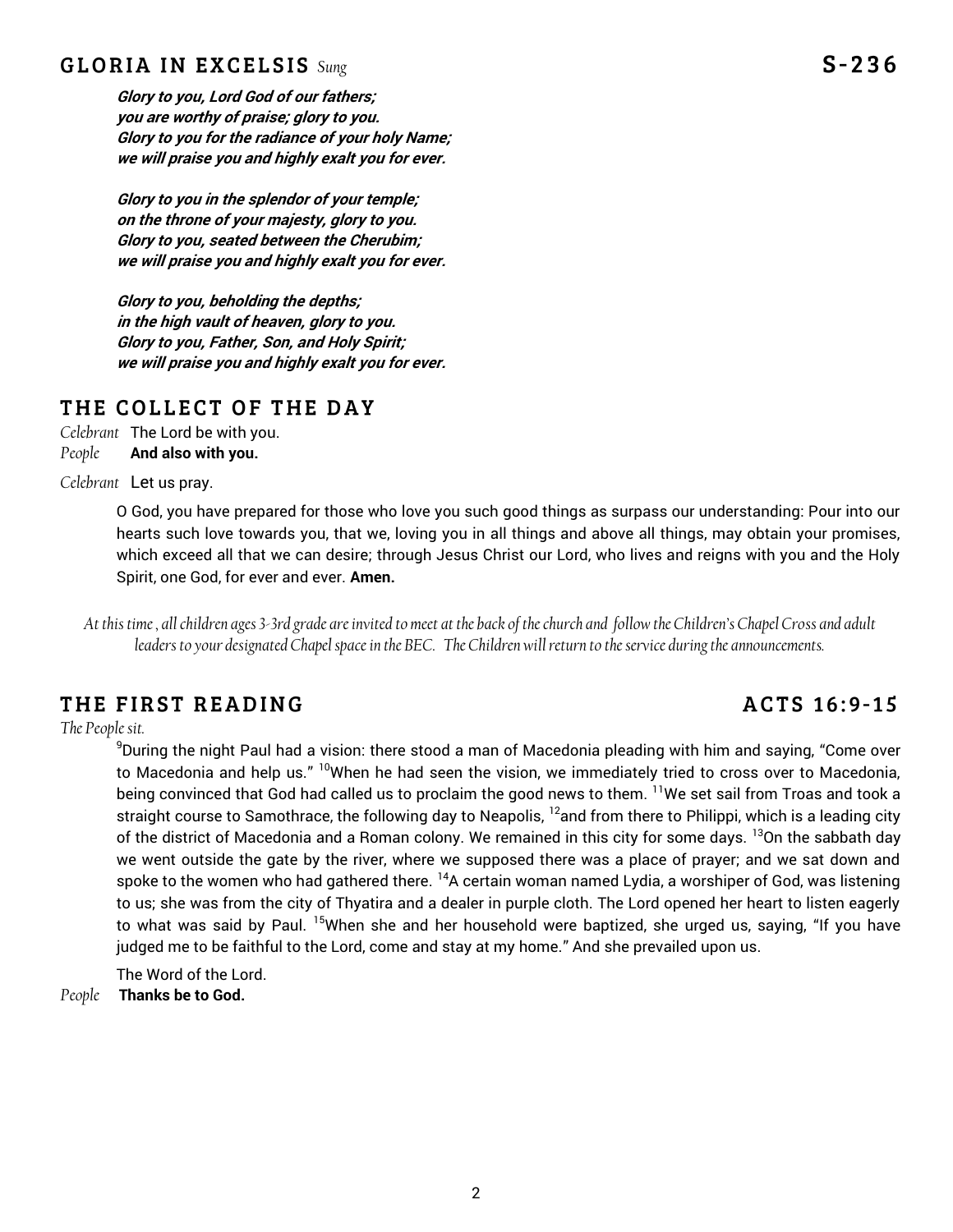# PSALM 67

*Chanted by the choir*

When "ANT." is printed, congregation joins in antiphon response printed below.



# **SECOND READING**

### **REVELATION 21:10, 22-22:5**

 $10$ In the spirit the angel carried me away to a great, high mountain and showed me the holy city Jerusalem coming down out of heaven from God.  $^{22}$ I saw no temple in the city, for its temple is the Lord God the Almighty and the Lamb.  $^{23}$ And the city has no need of sun or moon to shine on it, for the glory of God is its light, and its lamp is the Lamb. <sup>24</sup>The nations will walk by its light, and the kings of the earth will bring their glory into it.  $25$ Its gates will never be shut by day—and there will be no night there.  $^{26}$ People will bring into it the glory and the honor of the nations. <sup>27</sup>But nothing unclean will enter it, nor anyone who practices abomination or falsehood, but only those who are written in the Lamb's book of life.  $^{22:1}$ Then the angel showed me the river of the water of life, bright as crystal, flowing from the throne of God and of the Lamb  $^2$ through the middle of the street of the city. On either side of the river is the tree of life with its twelve kinds of fruit, producing its fruit each month; and the leaves of the tree are for the healing of the nations. <sup>3</sup>Nothing accursed will be found there any more. But the throne of God and of the Lamb will be in it, and his servants will worship him; <sup>4</sup>they will see his face, and his name will be on their foreheads. <sup>5</sup>And there will be no more night; they need no light of lamp or sun, for the Lord God will be their light, and they will reign forever and ever.

The Word of the Lord.

*People* **Thanks be to God.**

### **SEQUENCE HYMN** All standing.

*Shall We Gather At the River*

Shall we gather at the river, Where bright angel feet have trod; With its crystal tide forever Flowing by the throne of God?

#### **Refrain**

Yes, we'll gather at the river, The beautiful, the beautiful river; Gather with the saints at the river That flows by the throne of God.

On the margin of the river, Washing up its silver spray, We will walk and walk and worship ever, All the happy golden day.

#### **Refrain**

Ere we reach the shining river, Lay we ev'ry burden down; Grace our spirits will deliver, And provide a robe and crown.

#### **Refrain**

Soon we'll reach the shining river, Soon our pilgrimage will cease, Soon our happy hearts will quiver With the melody of peace.

#### **Refrain**

# LEVAS 141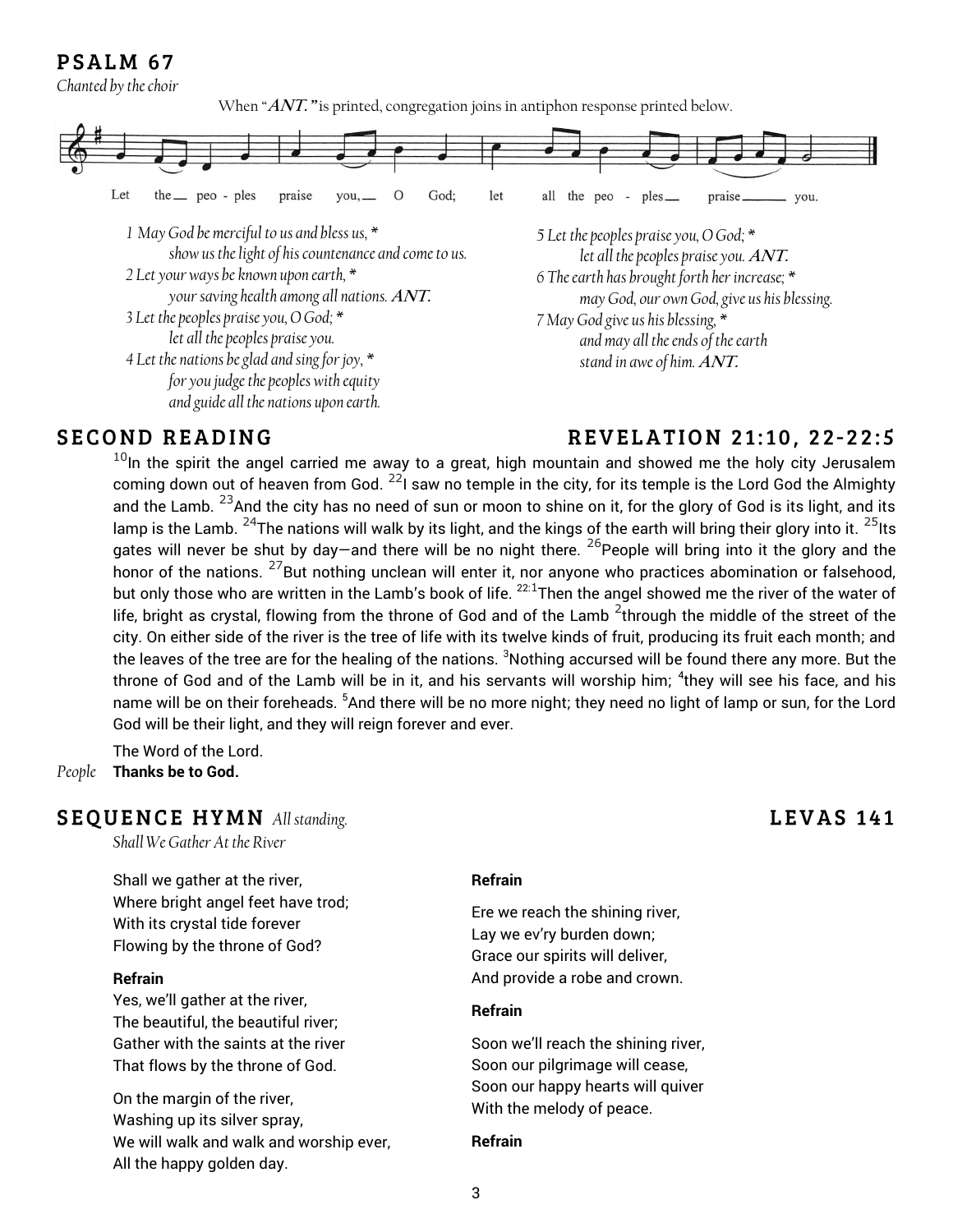# **HOLY GOSPEL**

The Holy Gospel of our Lord Jesus Christ according to John.

### *People* **Glory to you, Lord Christ.**

<sup>23</sup> Jesus said to Judas (not Iscariot), "Those who love me will keep my word, and my Father will love them, and we will come to them and make our home with them. <sup>24</sup>Whoever does not love me does not keep my words; and the word that you hear is not mine, but is from the Father who sent me. <sup>25</sup>"I have said these things to you while I am still with you. <sup>26</sup>But the Advocate, the Holy Spirit, whom the Father will send in my name, will teach you everything, and remind you of all that I have said to you. <sup>27</sup> Peace I leave with you; my peace I give to you. I do not give to you as the world gives. Do not let your hearts be troubled, and do not let them be afraid. <sup>28</sup>You heard me say to you, 'I am going away, and I am coming to you.' If you loved me, you would rejoice that I am going to the Father, because the Father is greater than I. <sup>29</sup>And now I have told you this before it occurs, so that when it does occur, you may believe."

The Gospel of the Lord. *People* **Praise to you, Lord Christ.**

# **AFTER THE GOSPEL**

*Sung twice*



# THE SERMON

*The Rev. Beth Anne Nelson*

# THE NICENE CREED

*All standing and saying together*

**We believe in one God, the Father, the Almighty, maker of heaven and earth, of all that is, seen and unseen. We believe in one Lord, Jesus Christ, the only Son of God, eternally begotten of the Father, God from God, Light from Light, true God from true God, begotten, not made, of one Being with the Father. Through him all things were made. For us and for our salvation he came down from heaven:** 

**by the power of the Holy Spirit he became incarnate from the Virgin Mary, and was made man. For our sake he was crucified under Pontius Pilate; he suffered death and was buried.** 

**On the third day he rose again in accordance with the Scriptures; he ascended into heaven and is seated at the right hand of the Father.** 

**He will come again in glory to judge the living and the dead, and his kingdom will have no end. We believe in the Holy Spirit, the Lord, the giver of life, who proceeds from the Father and the Son.** 

**With the Father and the Son he is worshiped and glorified. He has spoken through the Prophets. We believe in one holy catholic and apostolic Church.** 

**We acknowledge one baptism for the forgiveness of sins.** 

**We look for the resurrection of the dead, and the life of the world to come. Amen.** 

# THE PRAYERS OF THE PEOPLE

*The People respond to all the petitions with* 

#### **Lord, have mercy.**

*The prayers conclude with* 

In the communion of Blessed Dunstan, and of all the saints, let us commend ourselves, and one another, and all our life, to Christ our God.

#### *People* **To you, O Lord Our God.**

*Celebrant* Almighty and eternal God, ruler of all things in heaven and earth: Mercifully accept the prayers of your people, and strengthen us to do your will; through Jesus Christ our Lord. Amen.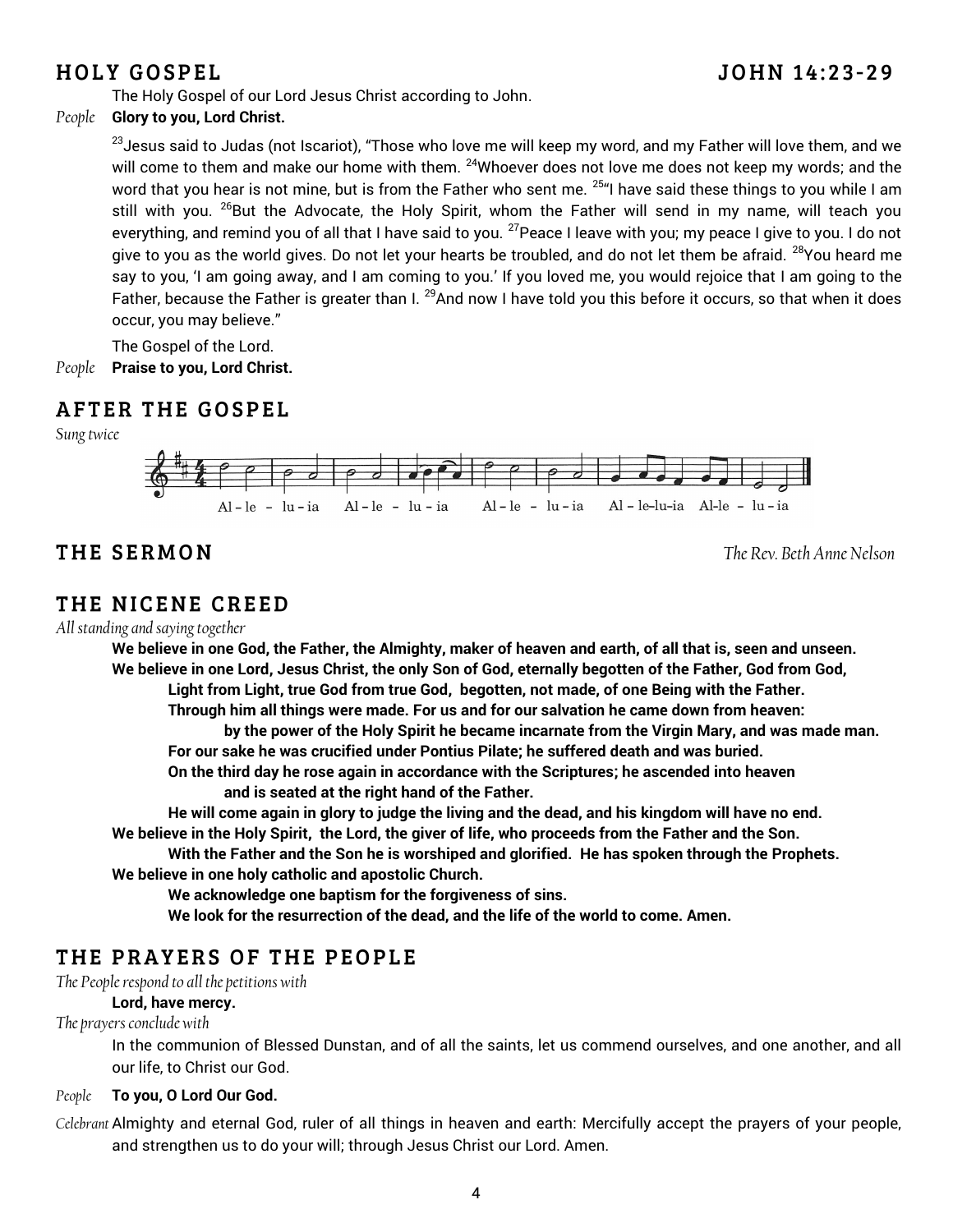# THE PEACE

*All stand. The Celebrant says to the people*

The peace of the Lord be always with you.

#### *People* **And also with you.**

*At this time you may exchange the sign of peace with those around you - wave, bow, give the peace sign, etc. or verbally acknowledge those around you saying "peace be with you" or "good morning". You can simply place one hand on your chest while waving with the other hand to signify that you wish to maintain social distance .*

# ANNOUNCEMENTS & OFFERING

YOU CAN ALSO GIVE ONLINE AT WWW.[SAINTDUNSTANS](http://www.saintdunstans.org/give).ORG/GIVE.

SCAN THE QR CODE TO GO DIRECTLY TO OUR PAYPAL DONATION SITE. THANK YOU FOR YOUR GENEROSITY.

#### *The Celebrant then says*

Ascribe to the Lord the honor due his Name; bring offerings and come into his courts.

# THE HOLY COMMUNION

# OFFERTORY ANTHEM

*Peace I Leave With You Jonathan Battishill*

*John 14:27 -*

*"Peace I leave with you, my own peace I give unto you. Let not your heart be troubled; believe in God."* 

# THE PRESENTATION OF ALMS AND OBLATIONS

*Representatives of the congregation bring the people's offerings of bread and wine, and money or other gifts. The People stand while the offerings are presented and placed on the Altar, singing*

Doxology Hymnal 618

**Praise God, from Whom all blessings flow; Praise Him, all creatures here below; Alleluia! Alleluia! Praise Him above, ye heav'nly host; Praise Father, Son, and Holy Ghost. Alleluia! Alleluia! Alleluia! Alleluia! Alleluia!**

*The Celebrant says* All things come of Thee, O Lord, *People* **and of Thine own have we given Thee.** 

# THE GREAT THANKSGIVING

*The people remain standing. Celebrant* The Lord be with you. *People* **And also with you** *Celebrant* Lift up your hearts. *People* **We lift them to the Lord.**

*Celebrant* Let us give thanks to the Lord our God. *People* **It is right to give him thanks and praise.**

# RITE II - EUCHARISTIC PRAYER D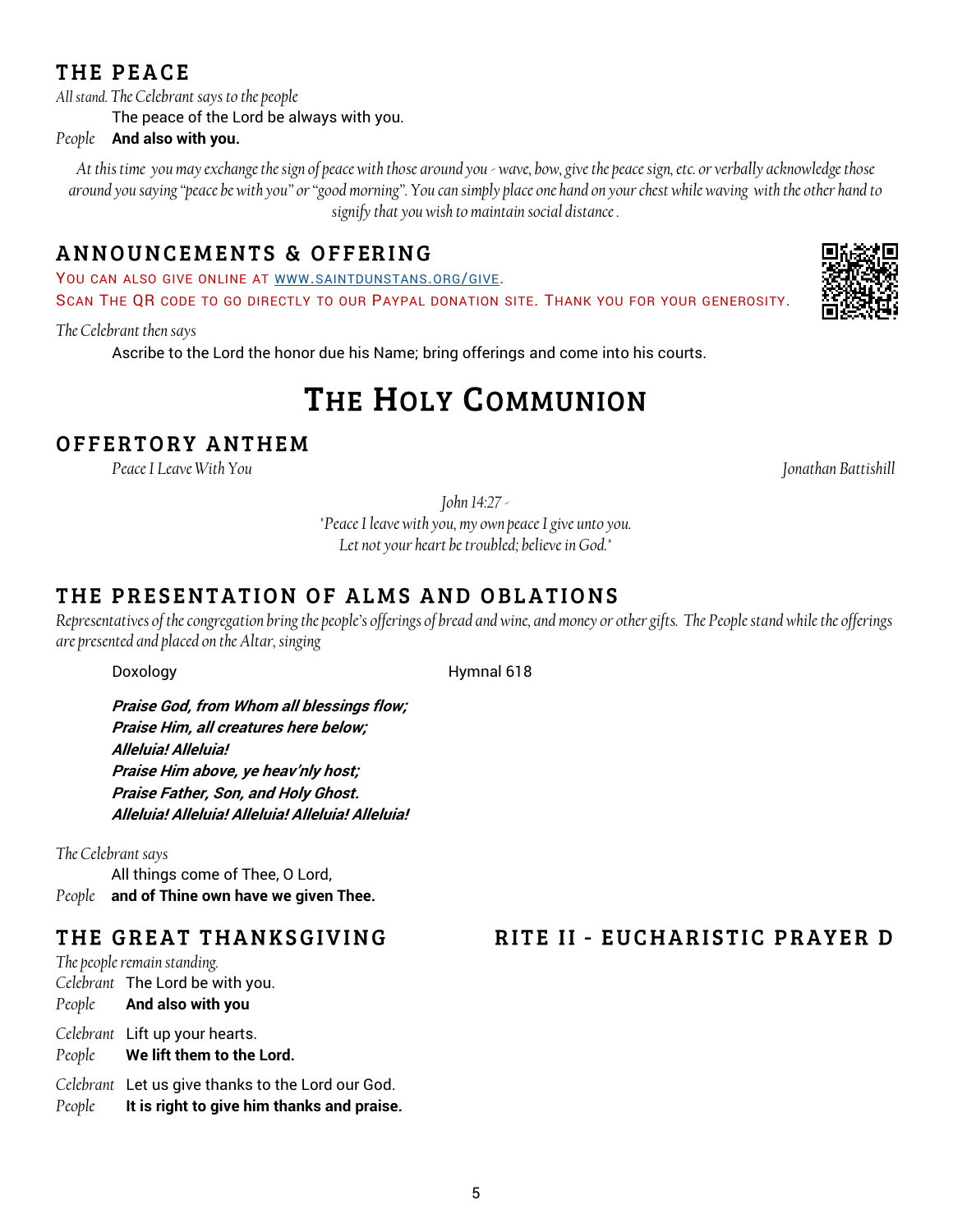#### *Then, facing the Holy Table, the Celebrant proceeds*

It is truly right to glorify you, Father, and to give you thanks; for you alone are God, living and true, dwelling in light inaccessible from before time and for ever. Fountain of life and source of all goodness, you made all things and fill them with your blessing; you created them to rejoice in the splendor of your radiance.

Countless throngs of angels stand before you to serve you night and day; and, beholding the glory of your presence, they offer you unceasing praise. Joining with them, and giving voice to every creature under heaven, we acclaim you, and glorify your Name, as we sing,

### **SANCTUS**

# **HYMNAL S 125**

*Sung*

**Holy, holy, holy Lord, God of power and might, heaven and earth are full of your glory. Hosanna in the highest. Blessed is he who comes in the name of the Lord. Hosanna in the highest.**

#### *Then the Celebrant continues*

We acclaim you, holy Lord, glorious in power. Your mighty works reveal your wisdom and love. You formed us in your own image, giving the whole world into our care, so that, in obedience to you, our Creator, we might rule and serve all your creatures. When our disobedience took us far from you, you did not abandon us to the power of death. In your mercy you came to our help, so that in seeking you we might find you. Again and again you called us into covenant with you, and through the prophets you taught us to hope for salvation.

Father, you loved the world so much that in the fullness of time you sent your only Son to be our Savior. Incarnate by the Holy Spirit, born of the Virgin Mary, he lived as one of us, yet without sin. To the poor he proclaimed the good news of salvation; to prisoners, freedom; to the sorrowful, joy. To fulfill your purpose he gave himself up to death; and, rising from the grave, destroyed death, and made the whole creation new.

And, that we might live no longer for ourselves, but for him who died and rose for us, he sent the Holy Spirit, his own first gift for those who believe, to complete his work in the world, and to bring to fulfillment the sanctification of all.

When the hour had come for him to be glorified by you, his heavenly Father, having loved his own who were in the world, he loved them to the end; at supper with them he took bread, and when he had given thanks to you, he broke it, and gave it to his disciples, and said, "Take, eat: This is my Body, which is given for you. Do this for the remembrance of me."

After supper he took the cup of wine; and when he had given thanks, he gave it to them, and said, "Drink this, all of you. This is my Blood of the new Covenant, which is shed for you and for many for the forgiveness of sins. Whenever you drink it, do this for the remembrance of me."

Father, we now celebrate this memorial of our redemption. Recalling Christ's death and his descent among the dead, proclaiming his resurrection and ascension to your right hand, awaiting his coming in glory; and offering to you, from the gifts you have given us, this bread and this cup, we praise you and we bless you.

#### *Celebrant and People say*

**We praise you, we bless you, We give thanks to you, and we pray to you, Lord our God.**

#### *The Celebrant continues*

Lord, we pray that in your goodness and mercy your Holy Spirit may descend upon us, and upon these gifts, sanctifying them and showing them to be holy gifts for your holy people, the bread of life and the cup of salvation, the Body and Blood of your Son Jesus Christ.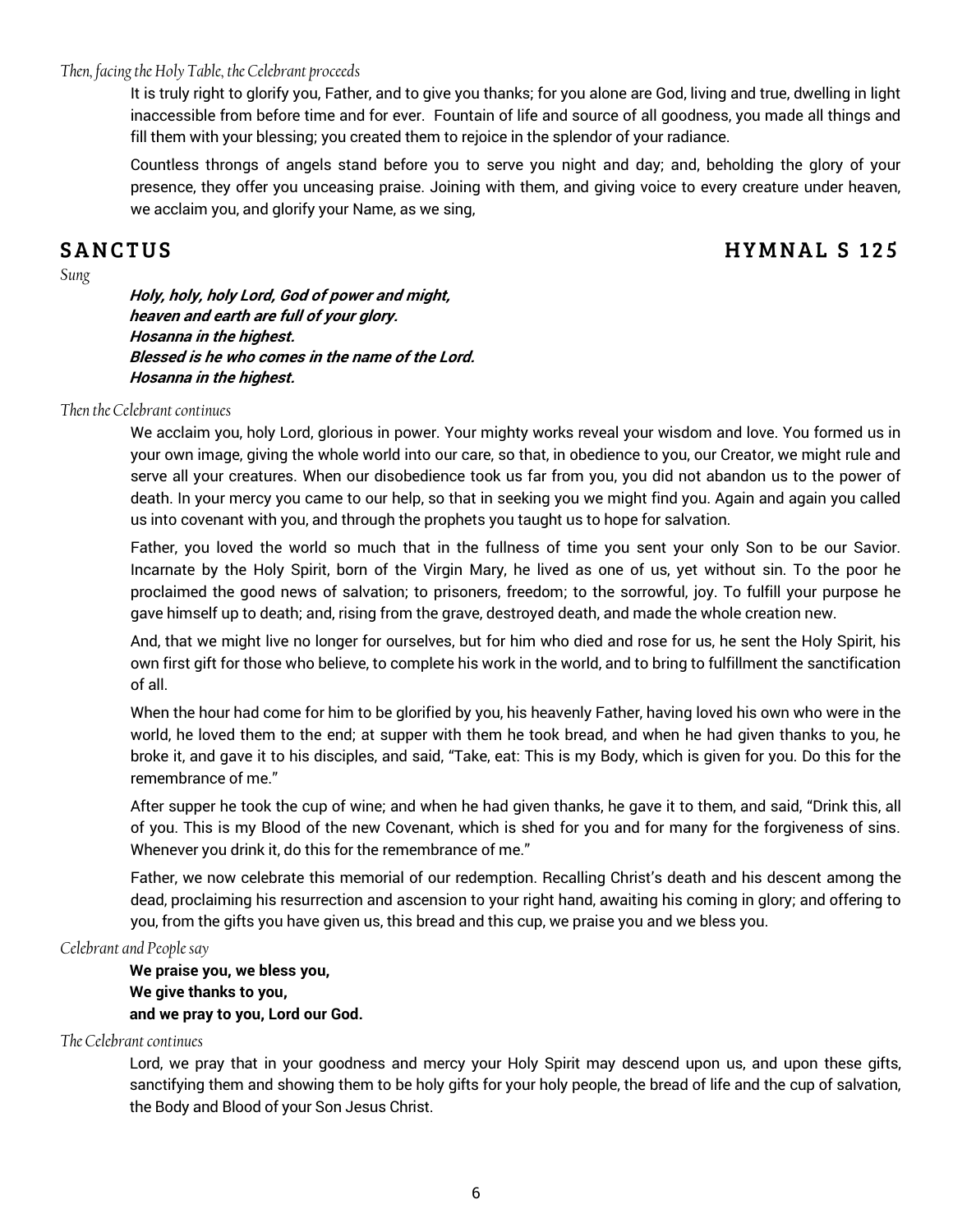Grant that all who share this bread and cup may become one body and one spirit, a living sacrifice in Christ, to the praise of your Name.

Remember, Lord, your one holy catholic and apostolic Church, redeemed by the blood of your Christ. Reveal its unity, guard its faith, and preserve it in peace. Remember our bishops, Andrew, Jeff, Hector, and Kai, and all who minister in your Church. Remember all who have died in the peace of Christ, and those whose faith is known to you alone; bring them into the place of eternal joy and light.

And grant that we may find our inheritance with the Blessed Virgin Mary, with patriarchs, prophets, apostles, and martyrs, with Blessed Dunstan, and all the saints who have found favor with you in ages past. We praise you in union with them and give you glory through your Son Jesus Christ our Lord.

Through Christ, and with Christ, and in Christ, all honor and glory are yours, Almighty God and Father, in the unity of the Holy Spirit, for ever and ever.

#### **AMEN.**

And now, as our Savior Christ has taught us, we are bold to say,

#### *People and Celebrant, kneeling*

**Our Father, who art in heaven, hallowed be thy Name, thy kingdom come, thy will be done, on earth as it is in heaven. Give us this day our daily bread. And forgive us our trespasses, as we forgive those who trespass against us. And lead us not into temptation, but deliver us from evil. For thine is the kingdom, and the power, and the glory, for ever and ever. Amen.**

# THE BREAKING OF THE BREAD

*The Celebrant breaks the consecrated Bread and a period of silence is kept, then is said*

*Celebrant* **Alleluia, Christ our Passover is sacrificed for us**

*People* Therefore let us keep the feast. Alleluia!

*The Celebrant says*

The Gifts of God for the People of God. Take them in remembrance that Christ died for you, and feed on him in your hearts by faith, with thanksgiving.

*All baptized Christians are welcome at the Lord's Table. To receive Holy Communion follow the direction of the ushers towards the altar. Place your hands together (palms upward), receive the host, and carefully dip the host in the chalice before consuming, or drink from the cup. If you wish to only receive a blessing, cross your arms over your chest. Prayer teams offering prayers for healing and thanksgiving are stationed in the chapel*  $\odot$  *Welcome Center in the back of the church. You may go before or after you receive the Eucharist.* 

# **COMMUNION HYMN**

# **HYMNAL 382**

*King of glory, King of peace* 

# POSTCOMMUNION PRAYER

*The People kneel. The Celebrant and People say*

**Eternal God, heavenly Father, you have graciously accepted us as living members of your Son our Savior Jesus Christ, and you have fed us with spiritual food in the Sacrament of his Body and Blood. Send us now into the world in peace, and grant us strength and courage to love and serve you with gladness and singleness of heart; through Christ our Lord. AMEN.**